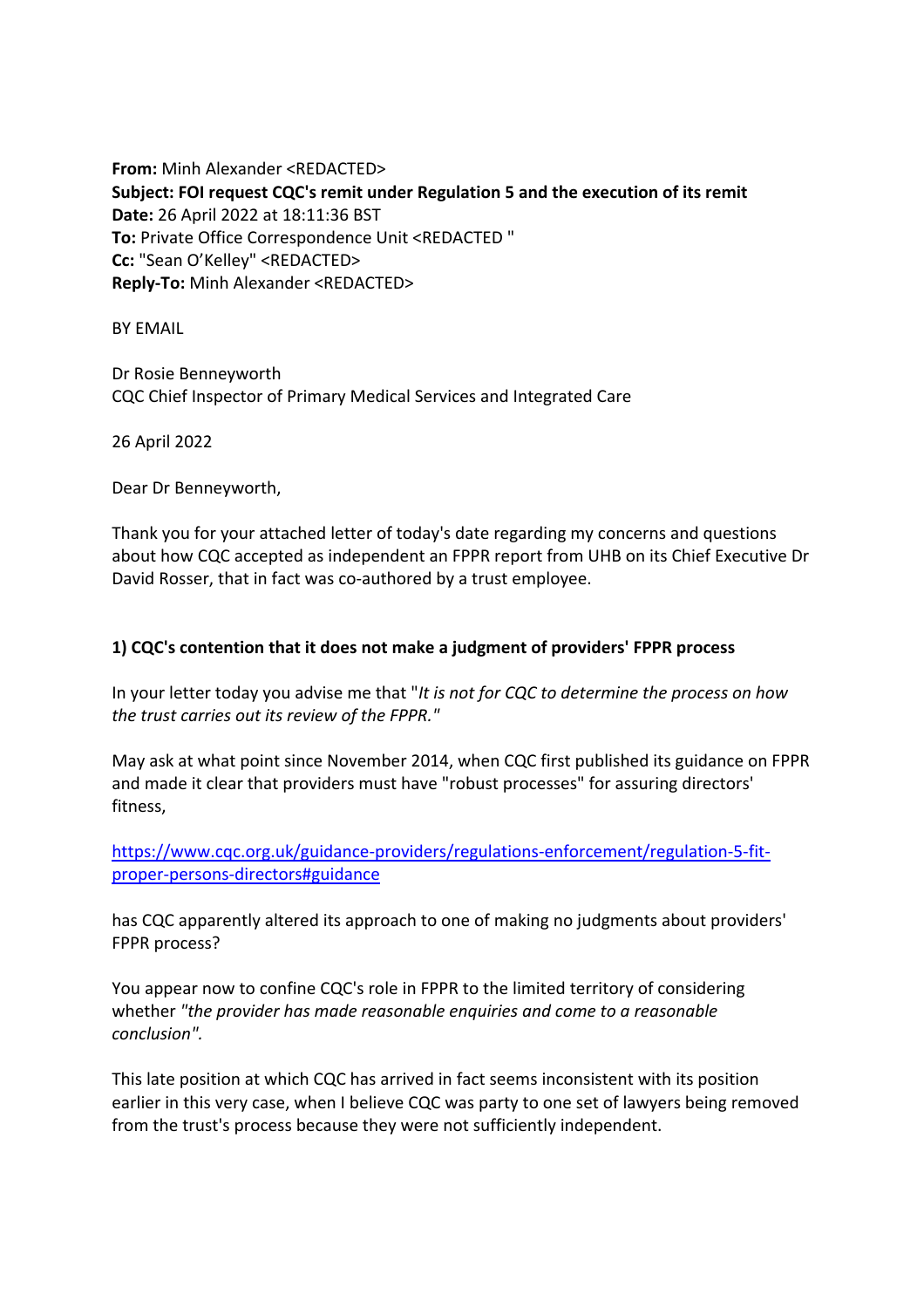The CQC also originally, and unfortunately, informed me that the report co-authored by a UHB employee was "independent". This implies that the CQC made a judgment about the process, saw it as its role to make such a judgment and that it was aware there should in principle be independent review.

Notwithstanding, so that I can be absolutely clear, should I now understand that CQC's published guidance that providers should have "robust process" in complying with FPPR is effectively void, because CQC no longer takes providers' FPPR process into account and does not consider that it has a remit for doing so?

## **2) I would be grateful for data from CQC as follows, please treat this as an FOI request**

a) Since CQC Regulation 5 Fit and Proper Persons came into force, please disclose all the CQC senior managers who have chaired CQC's FPPR panel, and the dates of their tenures

b) Please give details of independent legal advice received by the CQC since it introduced this element into its regulation of Fit and Proper Persons, and please disclose the details of any law firms supplying services in this regard

c) How many FPPR referrals has CQC received in total on NHS trust directors since Regulation 5 commenced?

c) Can the CQC tell me how many of the FPPR referrals have resulted in any CQC finding of non-compliance with Regulaton 5?

If so, and if the CQC is able to easily run a report on its data, please disclose details of the number of occasions on which CQC has found non-compliance, and any summary details available on what the areas of non-compliance were found.

d) Is the CQC in a position to easily run a search on data and tell me how many FPPR review reports it has received from NHS trusts following referrals? If so, please disclose how many such reports have been received.

e) Is the CQC in a position to easily run a search on data and tell me how many of the NHS trusts' FPPR review reports that it has received have been authored by NHS trust staff or managers, either in full or in partnership with an external party? If so, please disclose how many of the FPPR review reports received from trusts were authored by external parties, and how many were authored by trust staff or managers, whether partly or fully.

Many thanks

Yours sincerely,

Minh

Dr Minh Alexander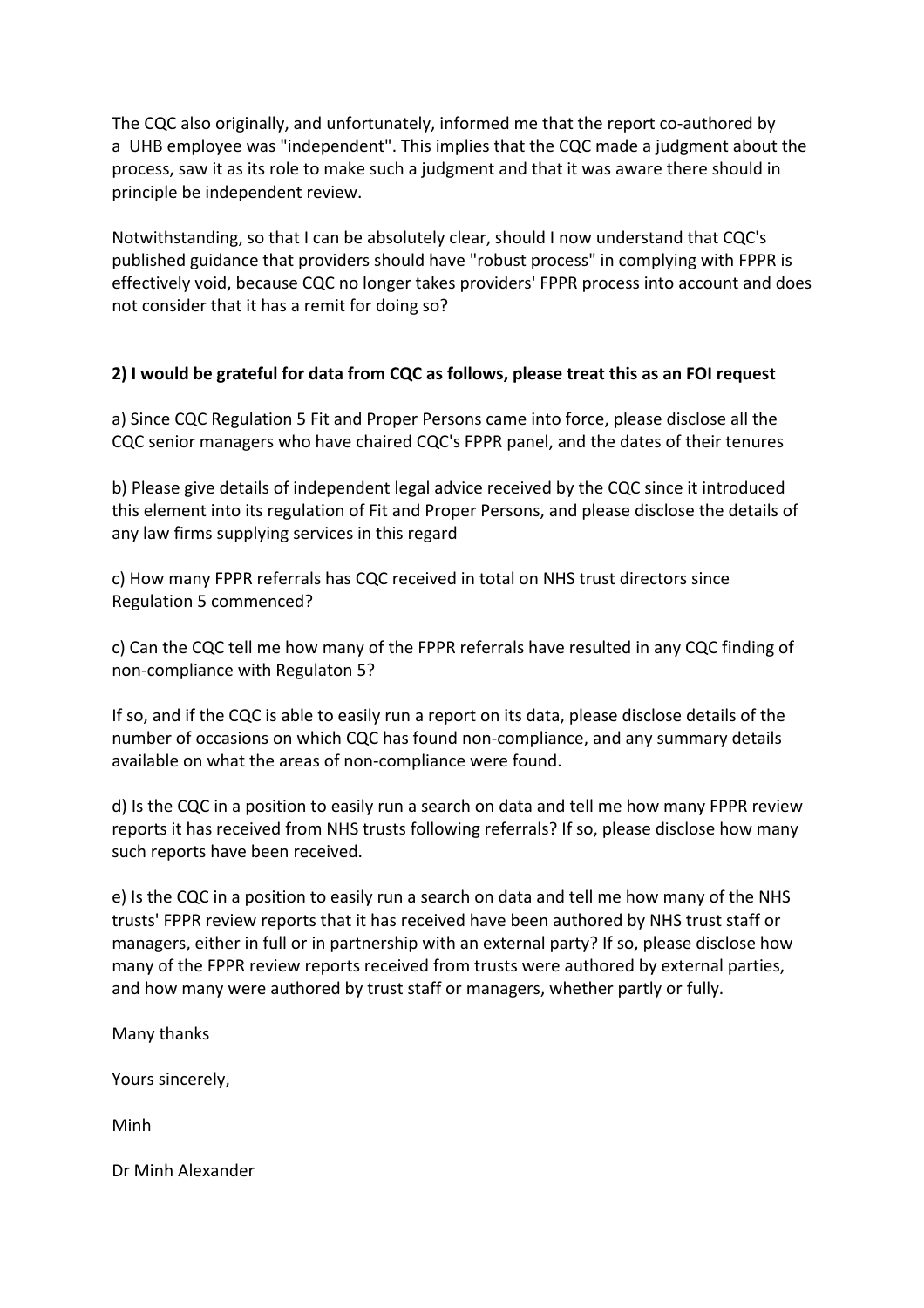Cc Dr Sean O'Kelly CQC Chief Inspector of Hospitals

-----Original Message----- From: Private Office Correspondence Unit <REDACTED > To: minh alexander <REDACTED > Sent: Tue, 26 Apr 2022 15:04 Subject: Letter from the CQC - POCU 1516 0181 Dr Minh Alexander - FPPR referral - University Hospital Birmingham

Dear Dr Alexander,

Please find attached a letter from Dr Rosie Benneyworth, Chief Inspector of Primary Medical Services and Integrated Care and interim Chair of the FPPR Panel at the Care Quality Commission.

Thank you for writing to us.

Kind regards

Matt

Matt Docherty Correspondence Secretary Governance & Private Office Care Quality Commission

Email: REDACTED

**From:** minh alexander <REDACTED> **Sent:** 13 April 2022 15:50 **To:** Acheson, Nigel <REDACTED> **Cc:** Private Office Correspondence Unit <REDACTED> **Subject:** Letter from the CQC

Dear Nigel,

Thanks very much for your attached reply.

I am a bit confused.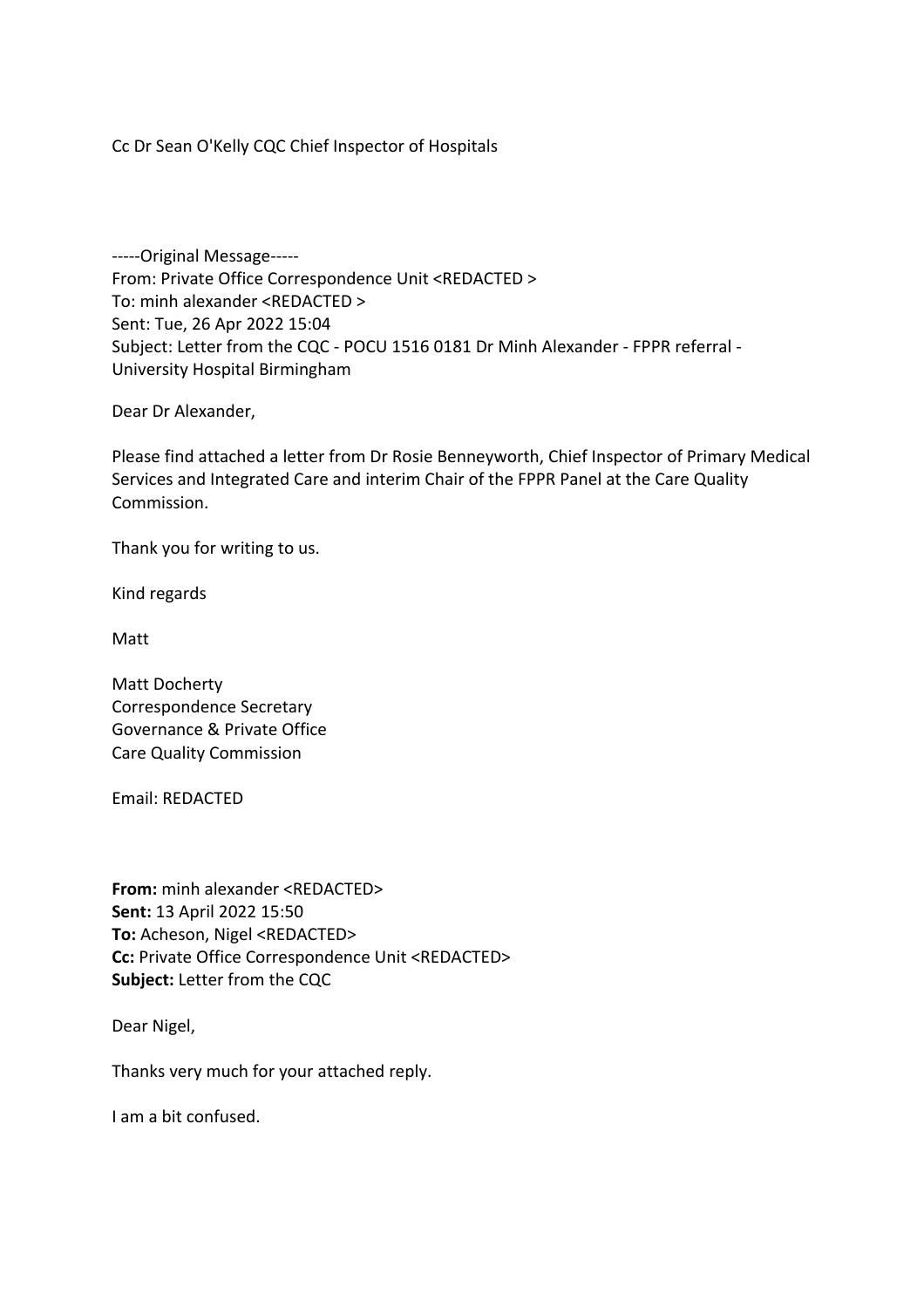1) You say that the FPPR review report by Berit Reglar and James Gutteridge was independent.

However, I see from Ms Reglar's LinkedIn details that she has been an employee of University Hospitals NHS Foundation Trust since 2009, and remains so.

Was the CQC aware if this, and how can her report be independent in the light of this?

Did the CQC FPPR panel receive a copy of Berit Reglar's report before it made its decision not to take further action regarding David Rosser's position as CEO, and did the CQC FPPR panel realise who she was at that point?

Surely it is an abuse of process for the trust board to ask a subordinate to effectively review a much more senior trust officer's fitness?

If anything, it seems to me that this only raises further questions about the fitness of UHB's entire board and the fitness of Jacqui Smith former UHB chair who now chairs two other NHS trusts.

2) I believe that Bevan Brittan has done substantial work for UHB.

Is it appropriate for UHB to instruct a regular supplier to review its FPPR arrangements?

What is the CQC's view on UHB's pre-existing business relationship with Bevan Brittan as regards the objectivity of any FPPR review report by Bevan Brittan?

Many thanks

Minh

Dr Minh Alexander

**From:** Private Office Correspondence Unit <REDACTED> **Subject: Letter from the CQC Date:** 13 April 2022 at 15:04:28 BST **To:** minh alexander <REDACTED>

Dear Dr Alexander,

Please find attached a letter from Nigel Acheson, Deputy Chief Inspector at the Care Quality Commission.

Thank you for writing to us.